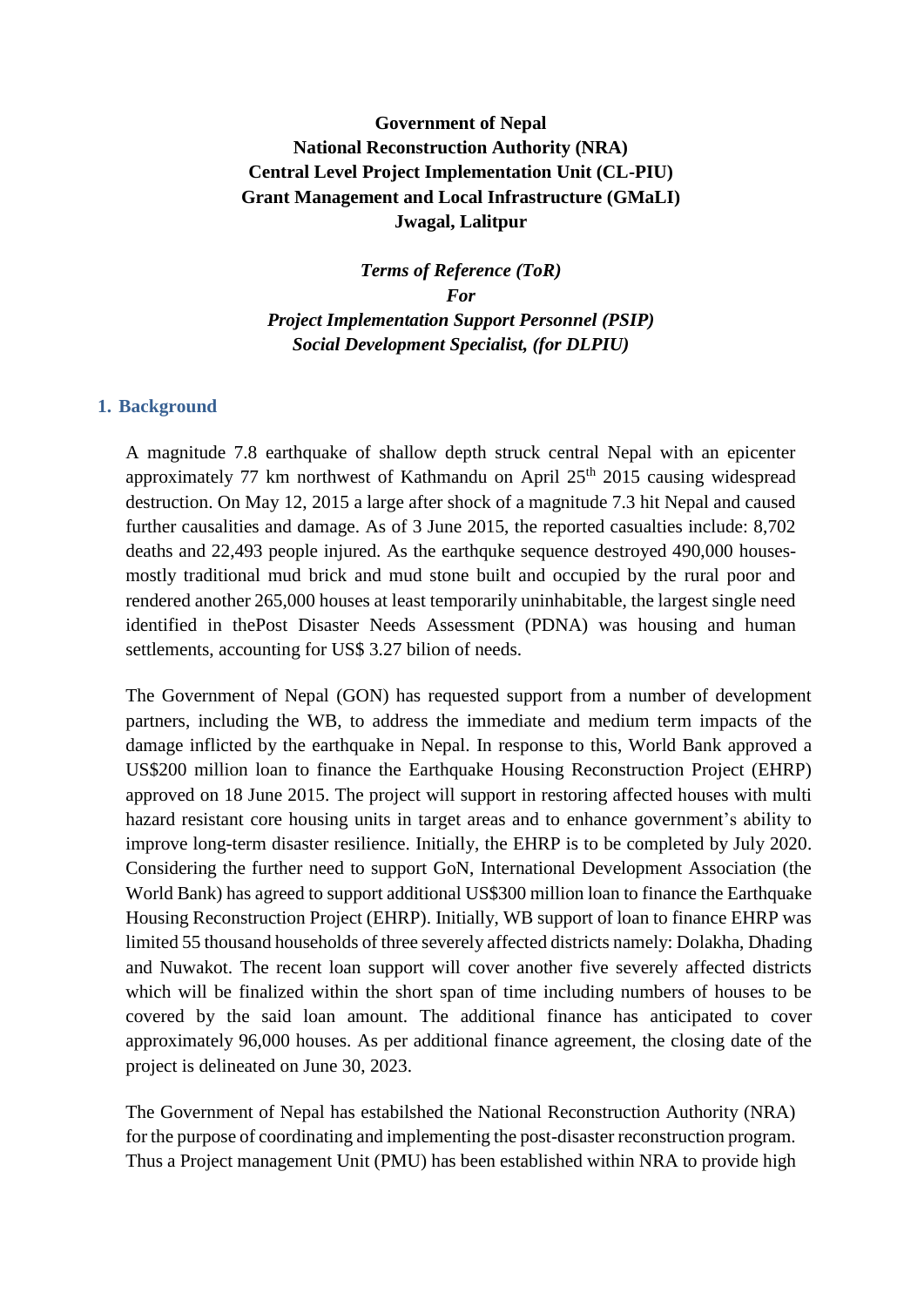level oversight and policy decision on project activities. Housing reconstruction activities will be implemented by dedicated Project Implementation Units (PIUs) in Central Level Project Implementation Unit (CLPIU) of Building and in Central Level Project Implementation Unit (CLPIU) of Grant Management and Local Infrastructure (GMaLI) under the NRA.

NRA has already established a Central Level Project Implementation Unit (CL-PIU) at centre and District Level Project Implementation Unit (DL-PIU) at districts. As per the requirement, the CL-PIU intends to hire one **Social Development Specialist** for each DL-PIU as **Project Implementation Support Personnel (PISP)**, hereafter referred to as the Specialist.

## **2. Objective of the assignment**

The NRA/PMU is preparing to restore and improve the living condition of the victims of the earthquake by reconstructing the destroyed and damaged houses with an adequate seismic standard in the districts severely affected by the earthquake, thereby contributing to sustainable socio-economic development of the region and build back better.

The main objective of hiring the Specialist is to assist the DL-PIU to oversee the social management processes for the Project as PISP.

### **3. Tasks and responsibilities**

- Assist DL-PIU to analyze social risks, social issues and integrate it into the planning and implementation of the project activities.
- Undertake frequent field visits in project area, RM/M and affected settlements and held supervision meetings and consultations to plan, implement and monitor participatory aspects of the project components;
- Facilitate in the process of formation of ward Level Grievances Management Committee, RM/M level Grievance Management Committee;
- Coordinate with Local Partner Organizations (POs), field Staff, consultants, and contractors and guide them in addressing social inclusion and equity issues, needs of special populations, gender issues, and issues relating to land acquisition, voluntary land donation and resettlement;
- Carry out social screening and prepare Vulnerable Community Development Plans (VCDP), Resettlement Action Plans (RAP) and Environmental and Social Management Plan(ESMP) in close coordination with Partner Organizations (Pos), Environmental Consultant and other project staff which shall be implemented based on the Environmental and Social Management Framework (ESMF), Vulnerable Community Development Framework (VCDF) and the Resettlement Policy Framework (RPF) prepared by the Government of Nepal for the EHRP.
- Submit prepared VCDP, RAP, ESMP to DCC/DTO/RM/M for approval and forward it to CL-PIU for review and incorporating suggestions for future actions as per needed.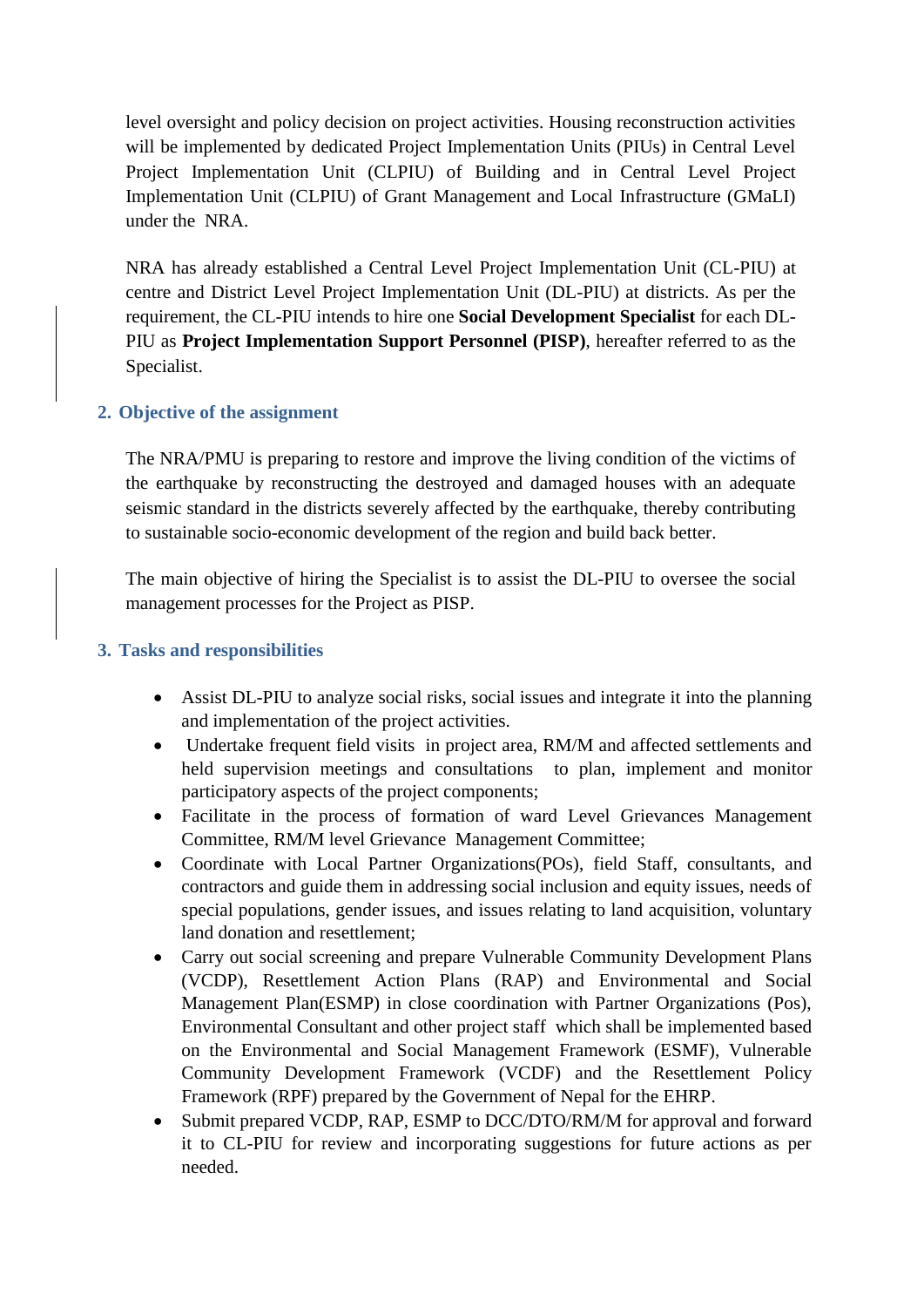- Monitor the implementation of the VCDP/ RAP and assess and ensure their compliance with the Environment and Social Management Framework (ESMF), Resettlement Policy Framework (RPF) and the Vulnerable Community Development Framework (VCDF) and participate in the evaluation of POs and firms with social support responsibilities.
- Support to prepare and implement training and capacity building plans of the project staff to address social issues associated with the project and orientation trainings for other project related staffs including members of the PIU as provisioned in ESMF and based on porject requirements.
- Assis to DLPIU to review and verify project level ESMPs at the Municipal level, through local level consultation and site visits.
- Responsible to prepare a separate ESMP for any special environmental and social cases not covered by the project level ESMP
- Organize municipal level consultation and validation as a part of implementing project level ESMPs
- Assist DL-PIU in implementation of social safeguard principles and policies paying with special attention of vulnerable groups, women headed households, children, poor, indigenous and tribal groups, landless people.
- Liaise closely with the Senior Social Development Specialist for generating necessary information as required and guidelines for technical enhancement.
- Continuously interact with the NGOs, community groups and local people involved in the project;
- Assist the supervision team/client/donor in establishing dialogue with the affected communities and ensure that the social concerns and suggestions from such interactions are incorporated and implemented in the project;
- Assist Social Development Specialist/CLPIU to review the social performance of the project through site visits and to assess the periodic environmental and social reports submitted by PoS/out sourcing consultant;
- Prepare project level environmental reports (monthly, quarterly, half yearly and annual) as necessary and submit to CLPIU;
- Document good practices and lessons learned for dissemination within the GoN and externally;
- Assist Social Development Specialist/CLPIU to prepare social due diligence reports as necessary;
- Any other relevant activity pertaining to scope and objective of assignment designated by the GMaLI DL-PIU/CL-PIU to ensure proper implementation of the Social measures in the project

# **4. Management of Assignment**

The GMaLI, DL-PIUs should report to CLPIU on SDS work performance. The Consultant will work in close coordination with the GMaLI and Building DL-PIUs, DCC, M/RM, etc.In order to accomplish the roles and responsibility in timely manner, s/he has to start the work immediately after signing the contract agreement. The Consultant is responsible for coordination with GMaLI and Building DL-PIUs and other stakeholders. Similarly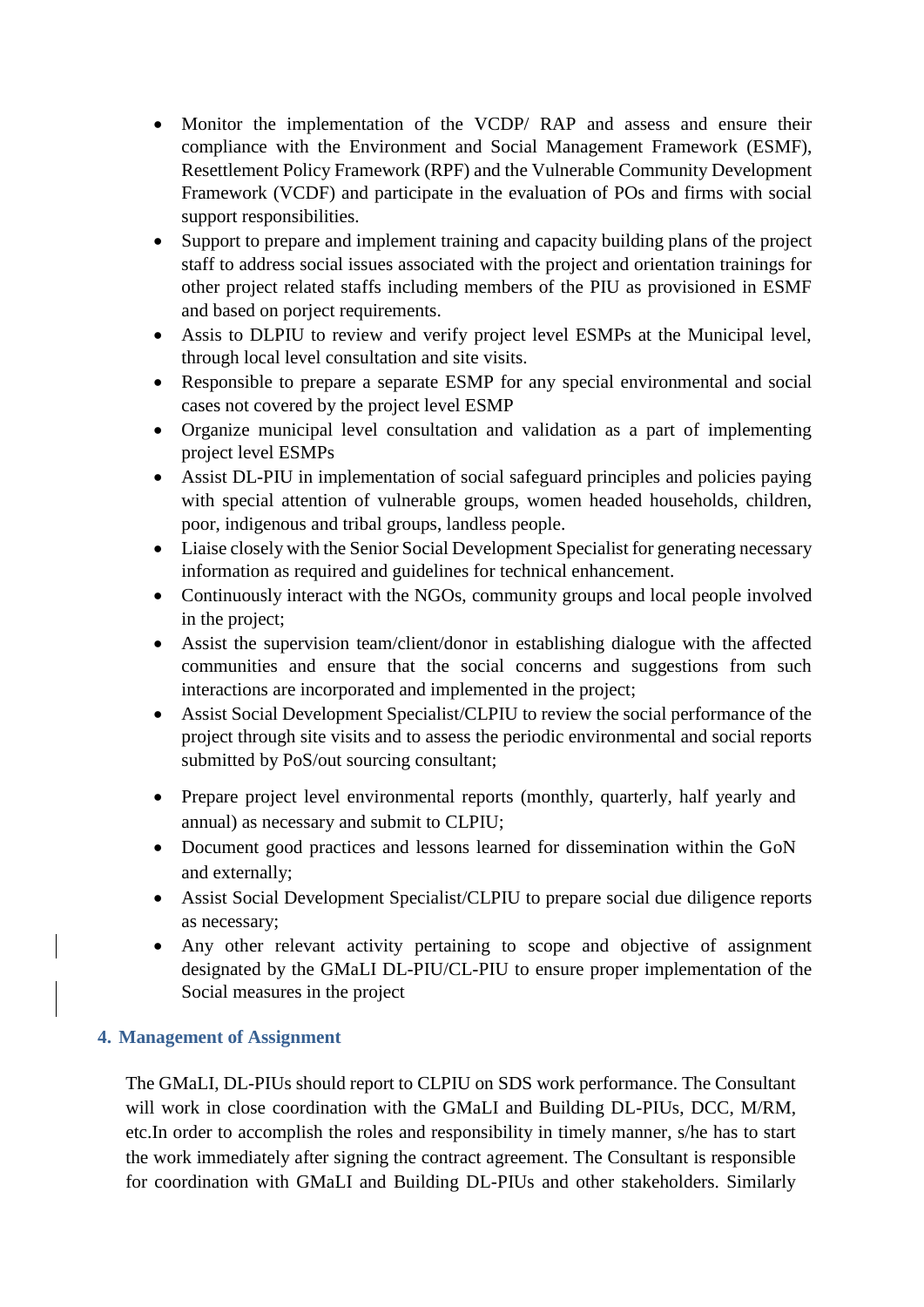GMaLI DL-PIU will facilitate the Specialist to coordinate with stakeholders/offices. The Consultant shall perform the task under the guidance of GMaLI DL-PIU. S/he will report to CLPIU through the GMaLI DL-PIU and s/he will be required to spend the entire assignment period on proposed district, with frequent visit to project site as per the requirement.

## **5. Selection of the Specialist**

The Specialist shall be selected as provisioned in the World Bank Procurement Regulations for IPF Borrowers, 2016 (Revised November 2017) following the procedures agreed in the Proposal for Hiring Project Implementation Support Personnel (PISP).

## **6. Duration of Assignment**

The duration of the Specialist's services shall be 12 months. The contract may be extended if the project needs the Specialist's service.

#### **7. Payment**

Payments toward monthly remuneration will be made based on the time sheet supported by progress reports. The out of pocket expenses shall be paid after completion of said task and upon submission of bills or invoices and said reports.

# **8. Office Space, Equipment and other Logistic Support**

The office space, equipment and other relevant facilities shall be provided by DL-PIU as per the contract agreement. The DL-PIU office will assist in obtaining all available reports, materials and data necessary and facilitate the Specialist for access to stakeholders/offices for the efficient execution of the assignment.

# **9. Minimum Qualification Requirements**

- Minimum Master Degree in Social Sciences (Sociology, Anthropology, Rural Development and Development Study) from a recognized University/institution with minimum 5 years of general experience.
- At least 3 years' experience in community development, community mobilization, resettlement, disaster management, gender and rural development. Experience in social housing will be a plus point.
- The candidate should be well versed with the socio-economic conditions of beneficiaries and should be able to communicate in the local language
- Previous professional work experience in the state and work in the World Bank/ADB assisted projects shall be considered favorably.
- Proficiency in computer skills including experience of MS Word, Excel, Project;
- Professional training on safeguard, diseaster and rehabilitation will also be an additional advantage; and,